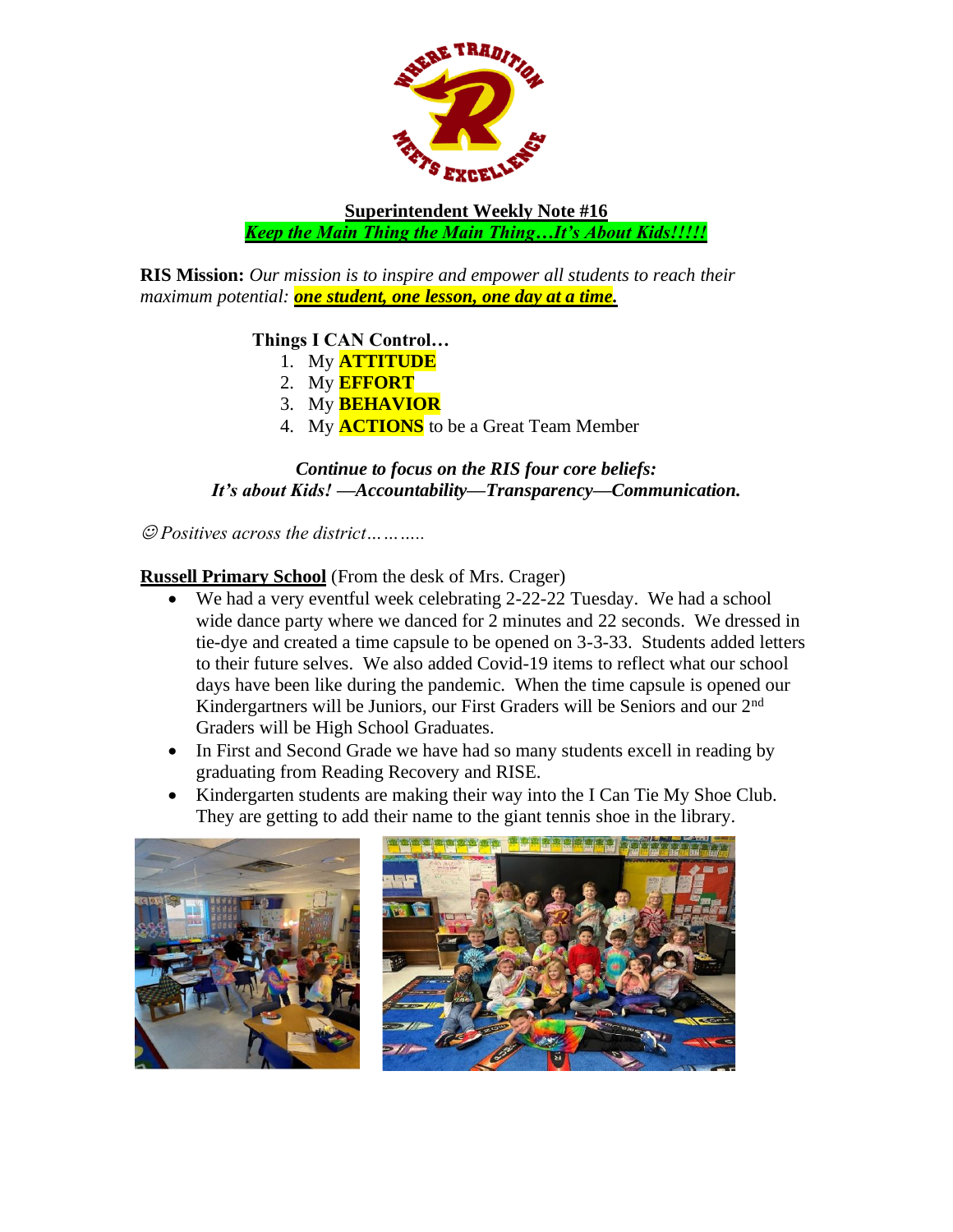

**Russell-McDowell Intermediate** (From the desk of Mrs. Wright)

- The new mask optional guidelines were a big hit for all staff and students! Everything went very smoothly. We still have several students and staff who are opting for masks and that is great! It lifted everyone's spirits to have a choice!
- We all celebrated the once in a lifetime Tuesday, 2-22-22! Tie-Dye was the theme on this special day!
- In PE class this week, students participated in the Olympics! Mrs. Barney always does a great job bringing the winter Olympics to our students!



**Russell Middle School** (From the desk of Mr. Moore)

• The Math Department provided RMD with a "Base 2" Party as we celebrated 2/22/22/ with Ties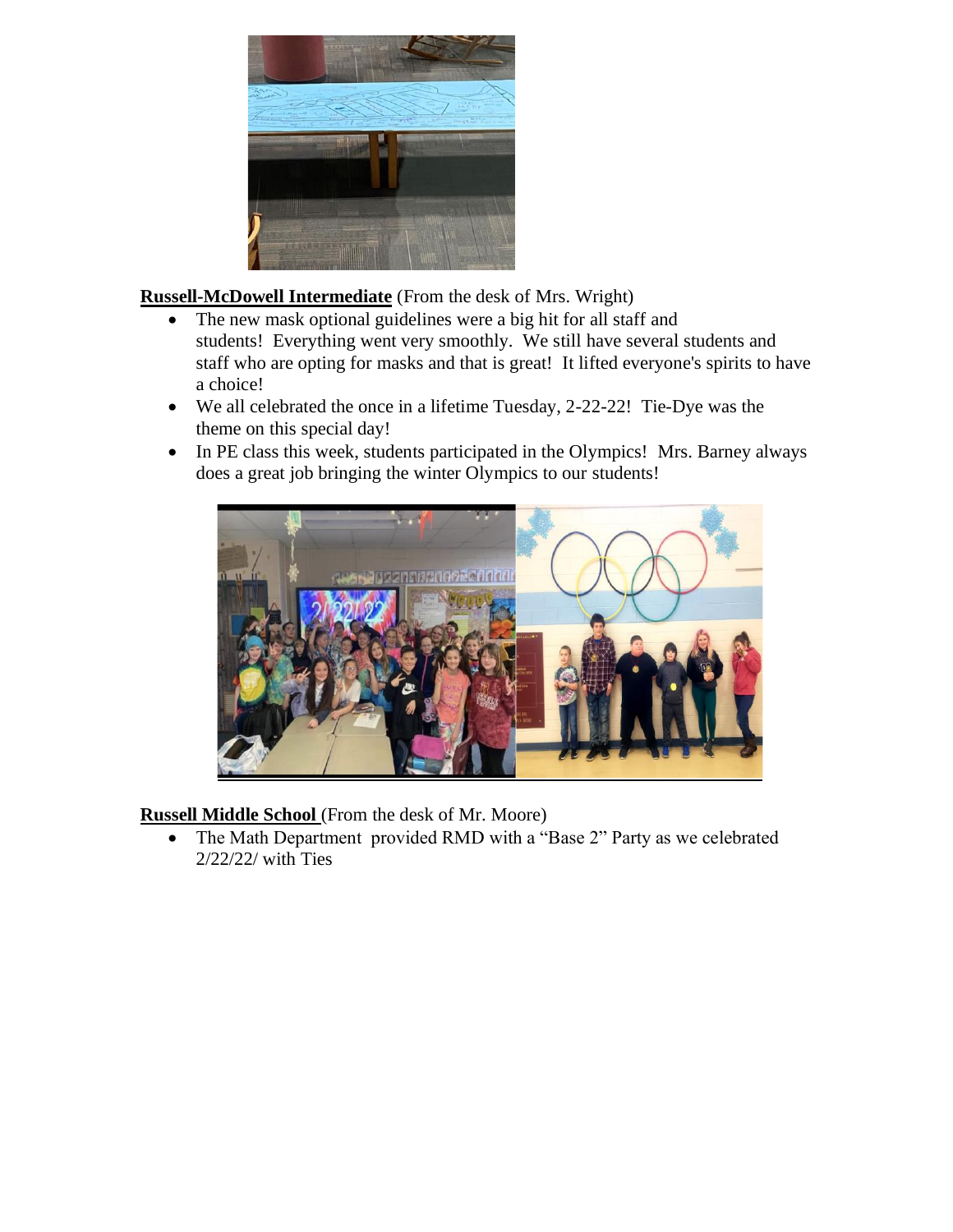

• Mrs. Cornwell's Social Studies class celebrated the birthday of our First President under the Constitution-Mr. George Washington.



• RMS Spelling Bee Champ Gavin Grandison advances to the Regional Spelling Bee. He will compete against 19 students from Florida, Georgia, Pennsylvania and New York.. One competitor is from a magnet school the other a homeschool and nine attend private schools.

**Russell High School** (From the desk of Mrs. Chaffin)

- RHS Academic Team placed  $2<sup>nd</sup>$  in the Regional competition.
	- o **Quick Recall**:
		- 3<sup>rd</sup> place Jacob Nance, Brody Kilburn, Snehan Saroch, Vinessa Fressola, Alden Frederick
	- o **Future Problem Solving**:
		- **■** 1<sup>st</sup> place Audrey Abbott, Arnav Dharmagadda, Delaney Hetzer, Anna Derscha, and Vinessa Fressola
	- o **Writing Composition**: Seth Derscha 1st place
	- o **Mathematics**:
		- **•** Arnav Dharmagadda  $1<sup>st</sup>$  place
		- Jacob Nance 3<sup>rd</sup> place
		- **•** Seth Derscha  $5<sup>th</sup>$  place
	- o **Science**:
		- Jacob Nance 1<sup>st</sup> place; 1<sup>st</sup> place in State as well
		- Seth Derscha  $2<sup>nd</sup>$  place;  $5<sup>th</sup>$  place in State as well
		- Snehan Saroch  $4<sup>th</sup>$  place;  $10<sup>th</sup>$  place in State as well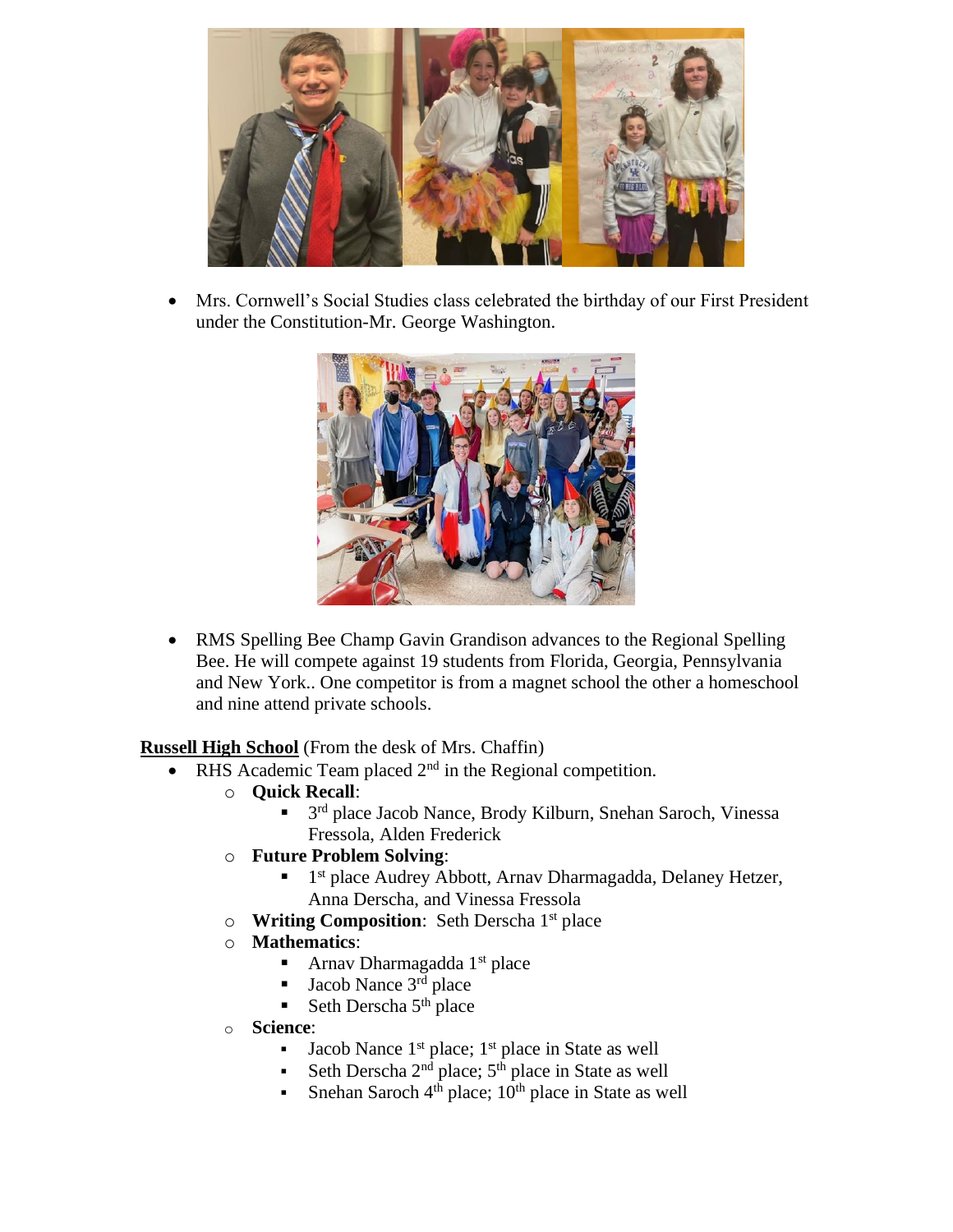- o **Social Studies**:
	- **•** Arnav Dharmagadda  $2<sup>nd</sup>$  place;  $7<sup>th</sup>$  place in State as well
- o **Language Arts**: Leah Russell competing
- o **Arts & Humanities**:
	- $\blacksquare$  Vinessa Fressola 5<sup>th</sup> place
	- Lillian Tompkins competing

\*\*The team now advances to Governor's Cup State Finals, March 18-21

- Girls' Basketball team won the 63rd District tournament. Shaelynn Steele, Jenna Adkins, Josie Atkins, and Bella Quinn were named to the All-Tournament team.
- Boys' Basketball team won the 63<sup>rd</sup> District tournament. Damon Charles, Carson Patrick, Griffin Downs, and Brady Bell were named to the All-Tournament team.
- RHS hosted the Kentucky Chapter of the National Spanish Honor Society this weekend. Delaney Hetzer is the State President.
- Mallory Williams organized a successful Blood Drive for the American Red Cross.
- Kenny Dean placed  $1<sup>st</sup>$  in the Harrison County Air Rifle Match in the Harrison County Air Rifle Match.

**Russell Area Technology Center** (From the desk of Mrs. S. Thompson)

- HUGE thank you to Mr. Chambers and Mr. Dave Craft for their help on coordinating removal of some chemical storage for our building! We are so very thankful at the RATC for how well you take care of us!!! You are LOVED  $\&$ APPRECIATED at the RATC!
- HUGE thank you to Mr. Dave Craft & the Russell Maintenance Team for hanging all of our new 75" Interactive Boards in 8 of our rooms! This was a lot of hard work and time involved! You are all LOVED & APPRECIATED at the RATC!
- Mallory Williams, a senior in our Phlebotomy/EKG Technician pathway, orchestrated the Red Cross Blood Drive on Thursday at RHS! Mallory did an excellent job organizing, coordinating with the Red Cross, and making it a great day for donors! Thank you, Mallory, for all of your hard work! Thank you, Mrs. Rose, for assisting at the Blood Drive all day! You are both LOVED  $\&$ APPRECIATED at the RATC!!! HUGE thank you to RHS for hosting the Blood Drive!
- Career & Technical Education Month Celebrations continue at the RATC! We celebrated our two Health Science teachers, Ms. Layne and Mrs. Rose, this week! Super thankful for both of them and proud of all the bring to our students every period of every day! You are LOVED & APPRECIATED at the RATC, Ms. Layne & Mrs. Rose!!! Check out our student videos and tweets on Twitter @AtcRussell.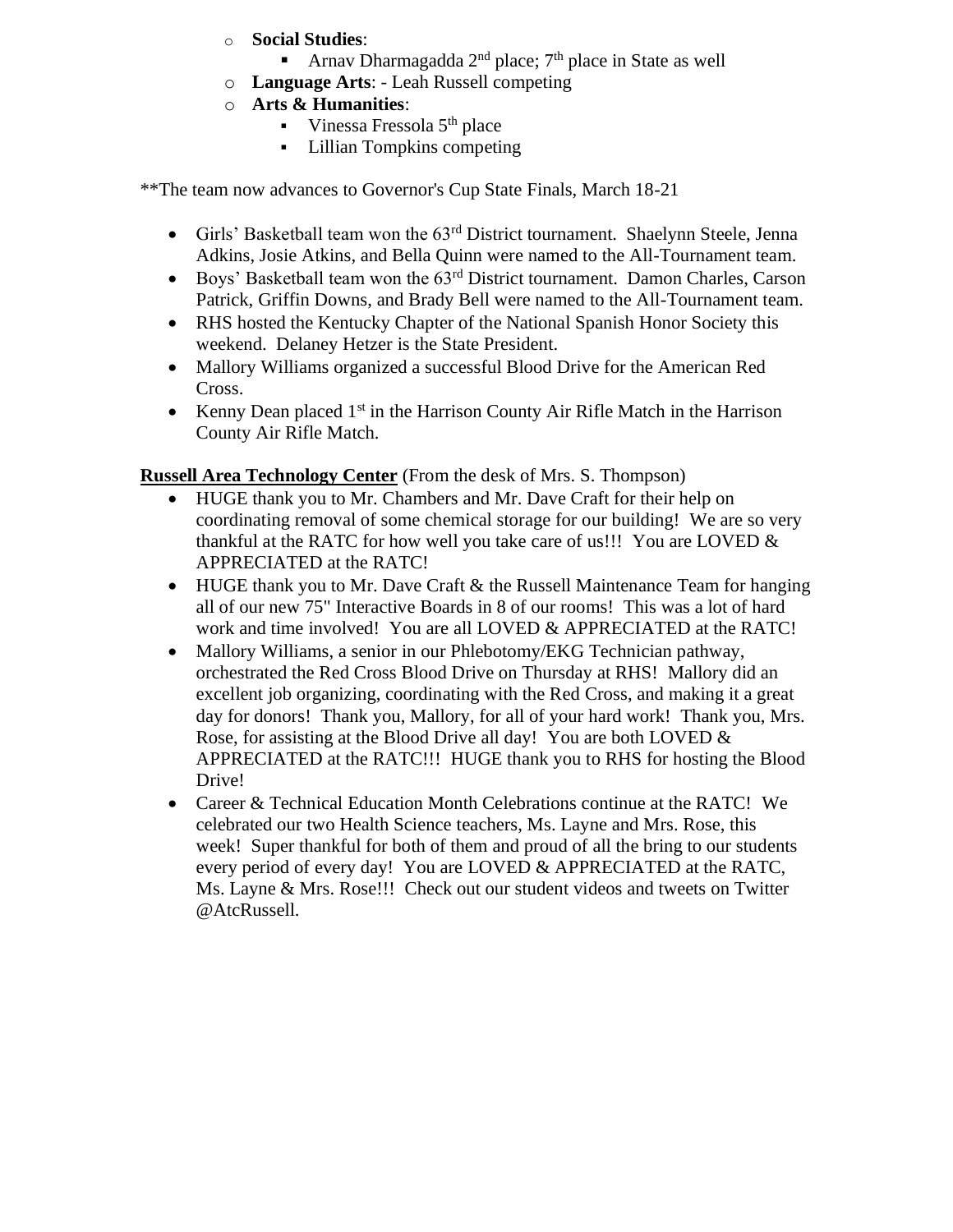

- Ashton Madden served as our Eastern KY Region Student Leader on the first ever statewide CTE Student Advisory Council! He attended an online meeting with his peers from across Kentucky and the leaders of CTE to discuss the great things going on in our schools and ways we can improve! Super proud of Ashton & his leadership! He is truly an
- EKG Technician students took their Industry Certification Exam this week with NHA online! We are super proud of our EKG students and Ms. Layne!!!! Rebekah Ramsey, Grace Taylor, Mallory Williams, Hailey Floyd & Bethany Floyd are all EKG Technician certified & LIFE Ready! Bring on the jobs & money!
- HOSA students competed in online testing Friday morning for State Competition! They are headed to State March  $17 - 19<sup>th</sup>$  in Louisville! Way to go Ms. Layne & Mrs. Rose!!!
- TSA students entered their online project submissions & projects this week for Regional Competition at MSU on Friday, March 4th! Good Luck TSA! Super proud of our newest CTSO, Mrs. Phipps, & her students!

**Russell Preschool** (From the desk of Mrs. Staton)

• Preschool learned about pets this week. We talked about how to choose a pet and how to take care of pets. Pets need a safe place to live so we built pet habitats. We celebrated "Twos-Day" on February 22, 2022 (2/22/22) by wearing tie-dye. At 2:22 we had a 2 minute dance party!! What a fun day!!